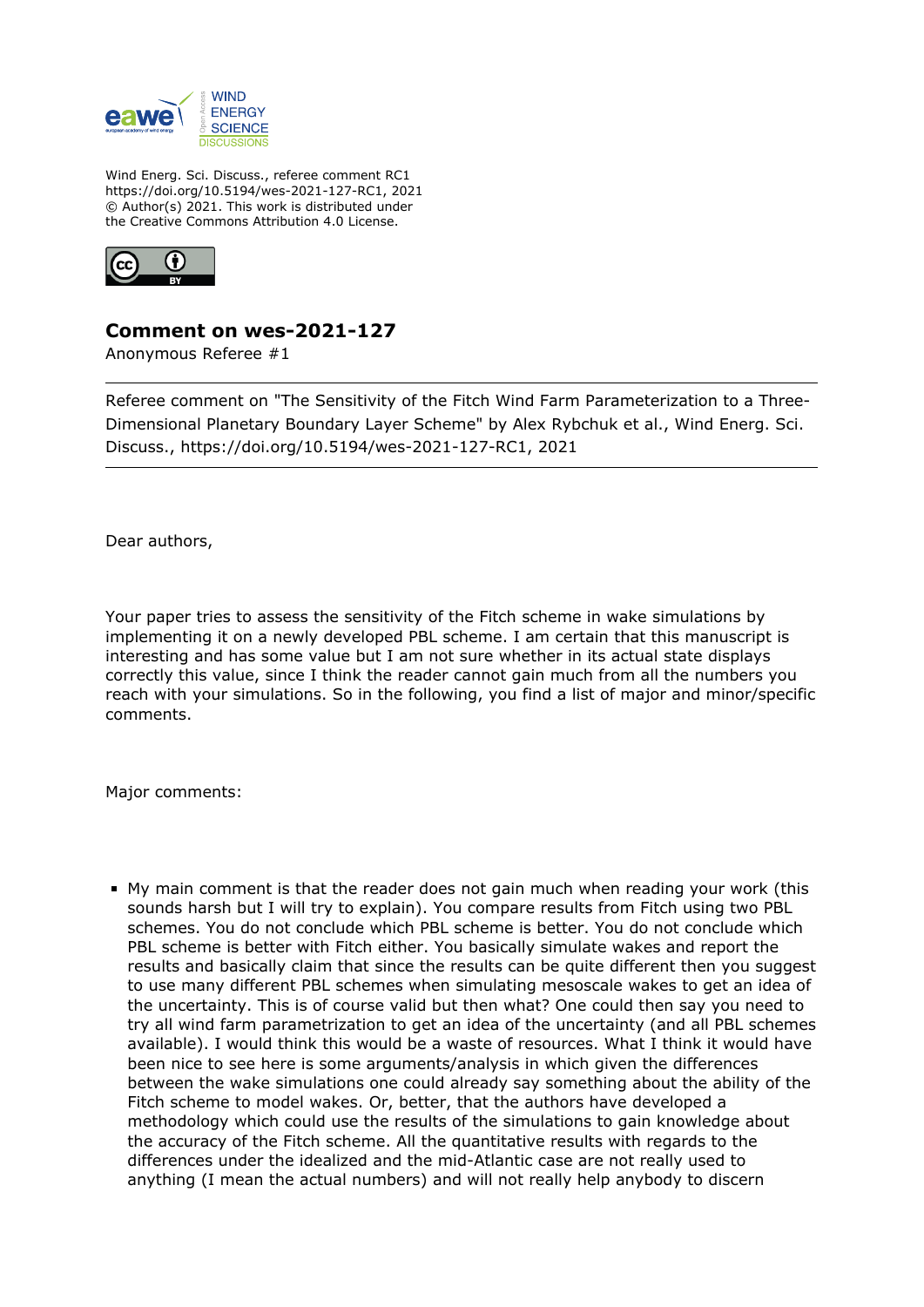anything about the Fitch scheme and/or PBL schemes used. Maybe, one could also simply say: what should be the maximum differences in wind speeds and turbulence deficits when simulating wakes with different PBL schemes when using the same farm parametrization?

- Your introduction is way too long. Particularly Section 1.2 is not really needed and it falls very much into kind of the same comment I just made about many numbers (from a number of previous wake works) without much meaning. The last paragraph of that subsection can be kept and will be sufficient. Also all the Fitch studies before Archer et al. (2020) are wrong (due to the bug in the model) and so they should not be mentioned. Lastly, what the introduction really lacks is why trying now Fitch with the 3DTKE PBL scheme? Would it be better? More realistic? Totally wrong? I guess the reader would tend to think that a 3D PBL scheme is better than a "2D" one such as MYNN
- Second paragraph in Sect. 2.1: these lines should be complemented with the formulations so that the reader can get an idea of the advantages/extensions of the 3D TKE PBL.
- Text between lines 198 and 208: due to the use of a new PBL scheme, it would be interesting to see the development with time of the turbine-free simulations and find out why 3 days are indeed needed to develop the ABL and reach quasi-steady state (it just reads as a quite extremely long spin up period). By the way, you do not mention (I think) the type of boundary conditions during spin up and wake simulations.
- Idealized simulations: to compare fairly the Fitch scheme with the two PBL schemes, you should aim to get the same wind speed and direction at hub height. Therefore you should not use the same geostrophic wind for all simulations The problem is clear for the unstable simulation where it does not make sense at all to compare the wake results given the large differences in wind speed
- Conclusions: the manuscript is already quite long and so such a long conclusion (which is not really concluding statements) is not needed. Can the reader get some nearly like bullet-points from your work? Also, and in relation to my comment 1, there are way too many sentences with a number of values that do not mean much if you do not have a reference or measurements. This is very clear between lines 657 and 674

Specific comments:

- Line 4: "were only compatible with one PBL scheme" this is a general comment but I guess you mean the specific case of the WRF model, which is not mentioned at that point.
- Line 8: "internal" the reader does not know what you mean by internal so maybe drop the work and be specific in the abstract
- Line 10: add "atmospheric" before "stability"
- Line 27 "their impacts in numerical" I guess you mean "their impacts on atmospheric variables when implemented in numerical weather…" or so
- Line 31: you provide some low and high losses… what are the cases for this? I mean these are because of the size of wind farms?
- Line 57: maybe delete "generation"
- Line 64: you have some ? signs when making a particular reference… this is not the first time